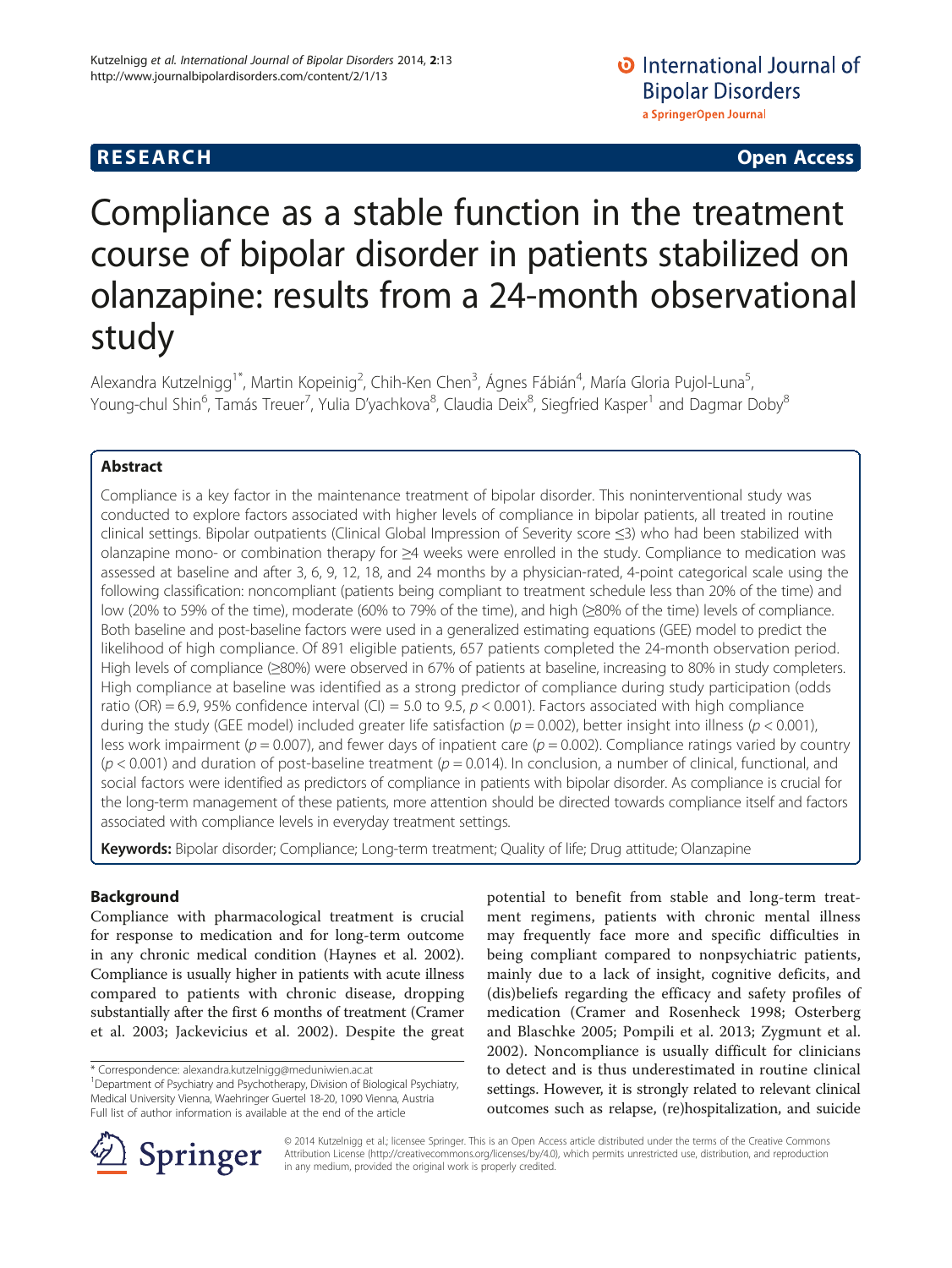attempts (Novick et al. [2010](#page-12-0)), especially in schizophrenia and bipolar disorder (Velligan et al. [2009](#page-13-0)). Furthermore, noncompliance in patients with severe psychiatric illness may have a substantial economic impact (Murray and

Lopez [1996;](#page-12-0) Sun et al. [2007](#page-12-0)). Bipolar disorder is a common and often severe mental illness with a lifetime prevalence of 1% to 3% (Judd and Akiskal [2003](#page-12-0); Regeer et al. [2004](#page-12-0)), which is associated with a high risk for relapse (Li et al. [2014;](#page-12-0) Sharma et al. [2014](#page-12-0); Simhandl et al. [2014\)](#page-12-0). Noncompliance with medication has been frequently reported for bipolar patients, with a reported incidence ranging from 20% to 60% (Adams and Scott [2000](#page-11-0); Colom and Vieta [2004](#page-12-0); Gonzalez-Pinto et al. [2006\)](#page-12-0). Several pharmacological treatment strategies have been proposed for relapse prevention in patients with bipolar disorder (Beynon et al. [2009\)](#page-12-0) such as mood stabilizers (Goodwin et al. [2003](#page-12-0); Grunze et al. [2009](#page-12-0)) and, according to more recent guidelines, second-generation antipsychotics (Goodwin [2009](#page-12-0); Grunze et al. [2009](#page-12-0), [2010](#page-12-0); Yatham et al. [2013;](#page-13-0) Hirschfield [2014](#page-12-0)). Olanzapine is considered as first-line treatment for bipolar I disorder for both acute episodes and relapse prevention (Grunze et al. [2009;](#page-12-0) Yatham et al. [2006\)](#page-13-0) and has been systematically studied in a large number of studies as monotherapy or in combination with mood stabilizers and antidepressants, such as fluoxetine, in all of these indications (Baker et al. [2003;](#page-12-0) Tohen et al. [1999](#page-13-0), [2002](#page-13-0), [2003](#page-13-0), [2005](#page-13-0), [2006](#page-13-0)).

Although the efficacy, safety, and tolerability of psychopharmacological agents used to treat bipolar patients have been widely evaluated (Beynon et al. [2009\)](#page-12-0), the current study is the first to evaluate compliance as the primary outcome in long-term, routine treatment settings and within a large patient population. The aims of the study were to determine factors associated with better compliance in patients with bipolar disorder stabilized on olanzapine and to assess whether there was a difference in compliance between patients stabilized on olanzapine monotherapy and those stabilized on combination therapy. The assessment of compliance was prioritized in our study, as it might be one important factor contributing to the lack of generalizability of clinical trial data and can be influenced in routine clinical care by a variety of intervention strategies.

# Methods

#### Study design

This prospective, noninterventional, 24-month observational study (study code F1D-OE-B015) was conducted to address the need for further information regarding compliance in patients receiving long-term treatment for bipolar disorder. Stable bipolar outpatients were recruited from January 2005 to December 2006 in six countries (Austria, Romania, Hungary, Korea, Taiwan, and Mexico). The study protocol was acknowledged or approved by the relevant ethics committees. All patients and/or their authorized legal representatives provided written informed consent before screening. Treatment was prescribed in a standard-of-care setting at the discretion of the treating psychiatrist and was not provided by the sponsor during or after participation in the study. Treatment changes, as well as discontinuation of medication at any time after baseline, were permitted and did not lead to discontinuation of the respective patients. Concomitant medication at any point in time and for any duration of treatment during study participation was also allowed in order to reflect routine clinical settings.

## Patients

To maximize generalizability and in line with the observational design of the study, minimal patient eligibility criteria were applied. Patients were enrolled at the discretion of their psychiatrist if all four conditions were satisfied: (1) presented within the standard course of care and were seen in an outpatient setting for the long-term treatment of bipolar disorder, (2) had received olanzapine oral medication alone or in combination with a mood stabilizer for the treatment of bipolar disorder for at least 4 weeks before study entry and were in stable psychiatric condition at screening (Clinical Global Impression of Severity (CGI-S) score (Guy [1976](#page-12-0))  $\leq$ 3), (3) were at least 18 years of age, and (4) were not currently participating in any other clinical trial with an interventional design. Data were collected during the normal course of patient care at the baseline visit and at routine follow-up visits, which took place at approximately 3, 6, 9, 12, 18, and 24 months thereafter.

#### Measures

As the study was designed to reflect everyday clinical treatment settings, only measures, which are also commonly used in routine clinical care, were administered. No specific diagnostic instruments were used to screen for bipolar disorder, but physicians were asked to establish the diagnosis according to their routine clinical approach. Patients were further diagnosed as having bipolar I or bipolar II disorder, as suffering from rapid cycling or not, and as having a current manic/hypomanic or depressive episode. The presence or absence of psychotic symptoms during the current episode was also assessed. Besides differential diagnosis, data on sex, age, race, education status, psychiatric and treatment history (including record of suicide attempts), and height were collected at baseline to characterize the patient sample and detect initial differences between groups. The following variables were collected at baseline and at each study follow-up visit: (1) treatment regimen(s), duration of treatment, and level of compliance, (2) patient attitude to medication, (3) disease severity, (4) medical resource use, (5) functional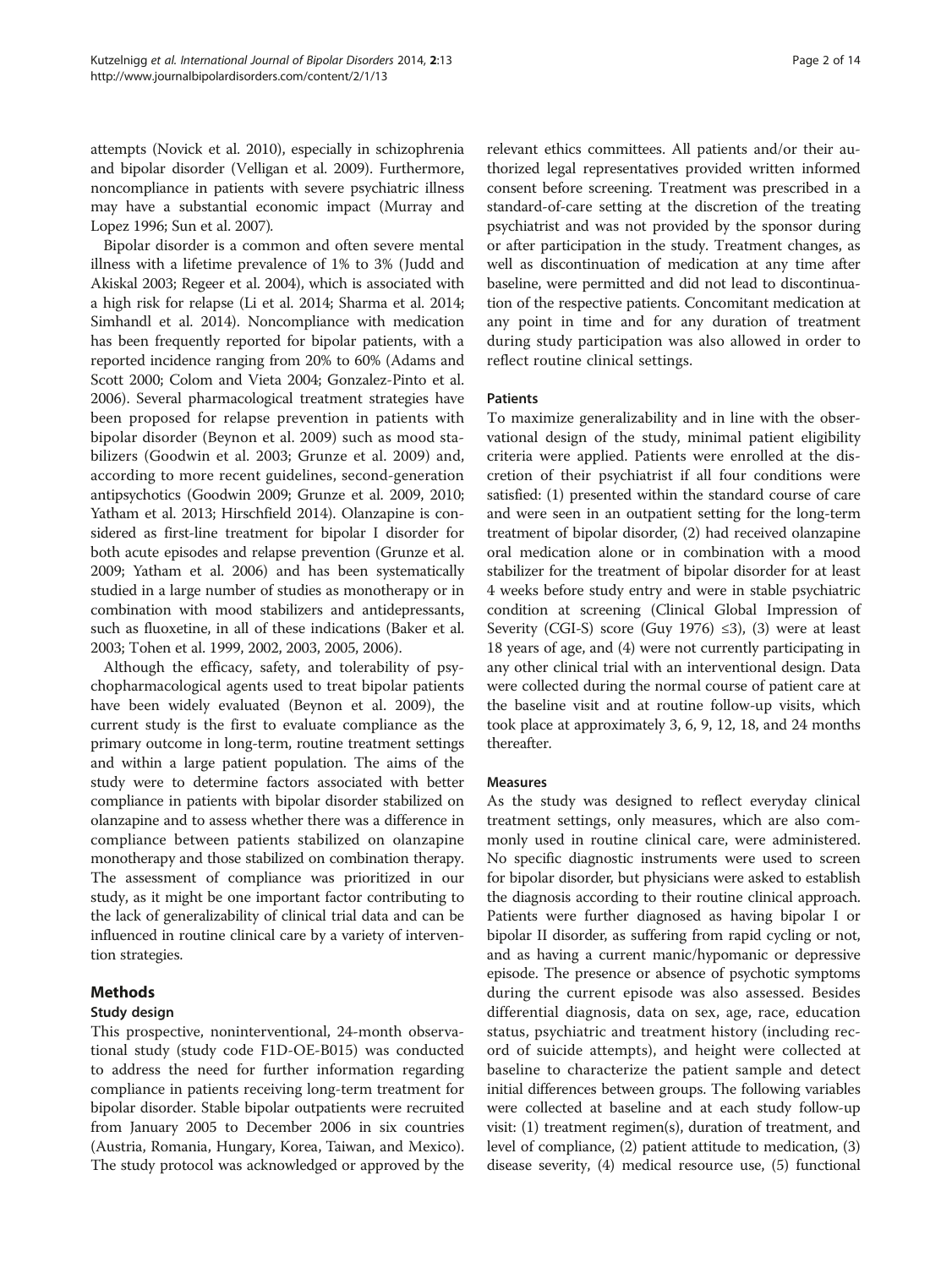status, (6) relapse status, (7) patient-physician relationship, (8) quality of life, (9) comorbidities and concomitant medication, and (10) weight. These variables were assessed as follows.

(1) The main outcome measure was compliance with the prescribed treatment regimen. This was evaluated subjectively by the treating psychiatrist by assigning the patients' compliance level to one of the four following categories: high (patients being compliant with the prescribed medication, appointments, and all other interventions 80% to 100% of the time), moderate (patients being compliant with all aspects of treatment 60% to 79% of the time), low (patients being compliant 20% to 59% of the time), and noncompliant (patients being compliant <20% of the time). (2) In addition, the Drug Attitude Inventory - short version (DAI-10) (Awad [1993\)](#page-12-0) was used to measure patients' attitude towards medication. Higher scores on the scale denote more affirmative attitudes towards medication. (3) Disease severity was measured by the CGI-S. (4) Information on medical resource use related to bipolar disorder was captured in a short questionnaire by quantifying the number of outpatient consultations, number of inpatient admissions, number of days spent in an inpatient facility, and number of days on sick leave. (5) Functional status was assessed by the physicians using a short categorical questionnaire to capture the number of social activities (with categories from 0 to  $\geq 5$ ), level of current work activity (categories: unable to work, unemployed, retired, student, housekeeping, sheltered program, volunteer work, working for pay), impairment in work activities (categories: unable to work due to mental illness, severe, moderate, or no impairment), and satisfaction with life (categories: very dissatisfied, dissatisfied, neither satisfied nor dissatisfied, satisfied, very satisfied). (6) Relapse status was determined as per the investigator's clinical assessment (based on exacerbation of acute symptomatology, hospitalization, etc.) and captured directly on the data collection form using questions with a simple 'yes' or 'no' answer and in case of a relapse the date when relapse was first noticed. (7) A 5-point categorical scale was used to record the strength of the patient-physician relationship (categories: poor, fair, good, very good, excellent), as well as the patient's insight into illness (categories: none, low, medium, moderate, high). (8) Patient quality of life was assessed by the European Quality of Life instrument-5 dimensions (EQ-5D) (The EuroQol Group [1990\)](#page-13-0), which consists of a patient-rated five-dimension questionnaire and a visual analog scale (VAS). (9) Comorbidities, use of concomitant medication, and tolerability (expressed as the presence of side effects judged to be associated with the patient's condition/ treatment) during the 4 weeks before baseline and since the last visit, respectively, were captured.

#### Statistical methods

The sample size calculation was based on the assumptions of 80% completion rates, 30% of patients receiving monotherapy, 70% receiving polytherapy, and corresponding compliance rates of 73% and 52%, respectively (Greenberg [1984](#page-12-0)). The precision of the estimate for the difference in compliance between mono- and polytherapy treatment groups was used as the basis for the sample size calculation. Based on the above assumptions and a sample of 960 patients, the 95% confidence interval (CI) width for a difference in such proportions is ±7.1. Missing data were not imputed; all eligible patients were used for analyses. Due to the observational design, primarily descriptive statistics were used: means, standard deviations, and frequencies.

For the primary analysis of factors associated with compliance, the categories of compliance (high, moderate, low, and noncompliant) were dichotomized into 'high' compliance (≥80% compliance, corresponding to the high compliance category) and 'low' compliance (<80% compliance, a pooled group comprised of the moderate, low, and noncompliance categories). This classification was made as a result of the rare occurrence of low and noncompliance ratings (see the [Results](#page-3-0) section). Baseline characteristics were compared between compliance levels by the chi-square test for categorical variables and by the t-test for continuous variables. Time to relapse was plotted by the Kaplan-Meier approach. The generalized estimating equations (GEE) approach was used to model evaluations of compliance collected at multiple visits during the study as a function of various baseline and post-baseline (i.e., time-varying) covariates. Some patients were prescribed a number of different drug regimens during the 3- or 6-month intervals between study visits and therefore had more than one compliance rating recorded at the corresponding visits. In case of such regimen changes between study visits, the lowest recorded compliance level was used for analyses.

Patient characteristics were analyzed at each visit when olanzapine-containing regimens were recorded. Due to the low proportion of patients not receiving olanzapine (proportions ranged from 2% to 11% between visits), they were not summarized separately. Due to the high number of baseline covariates collected in the study, only variables different at baseline at a 10% significance level and variables thought to be influential (country effect, treatment as mono- versus polytherapy) were entered into the initial joint model for compliance and were then reduced using stepwise procedures. At the next step, post-baseline values for baseline variables selected by the stepwise procedure were added to the model, and model reduction using stepwise selection was applied.

Secondary analyses included similar GEE modeling with repeated measures of total DAI-10 score over time and quality of life over time (total EQ-5D score derived from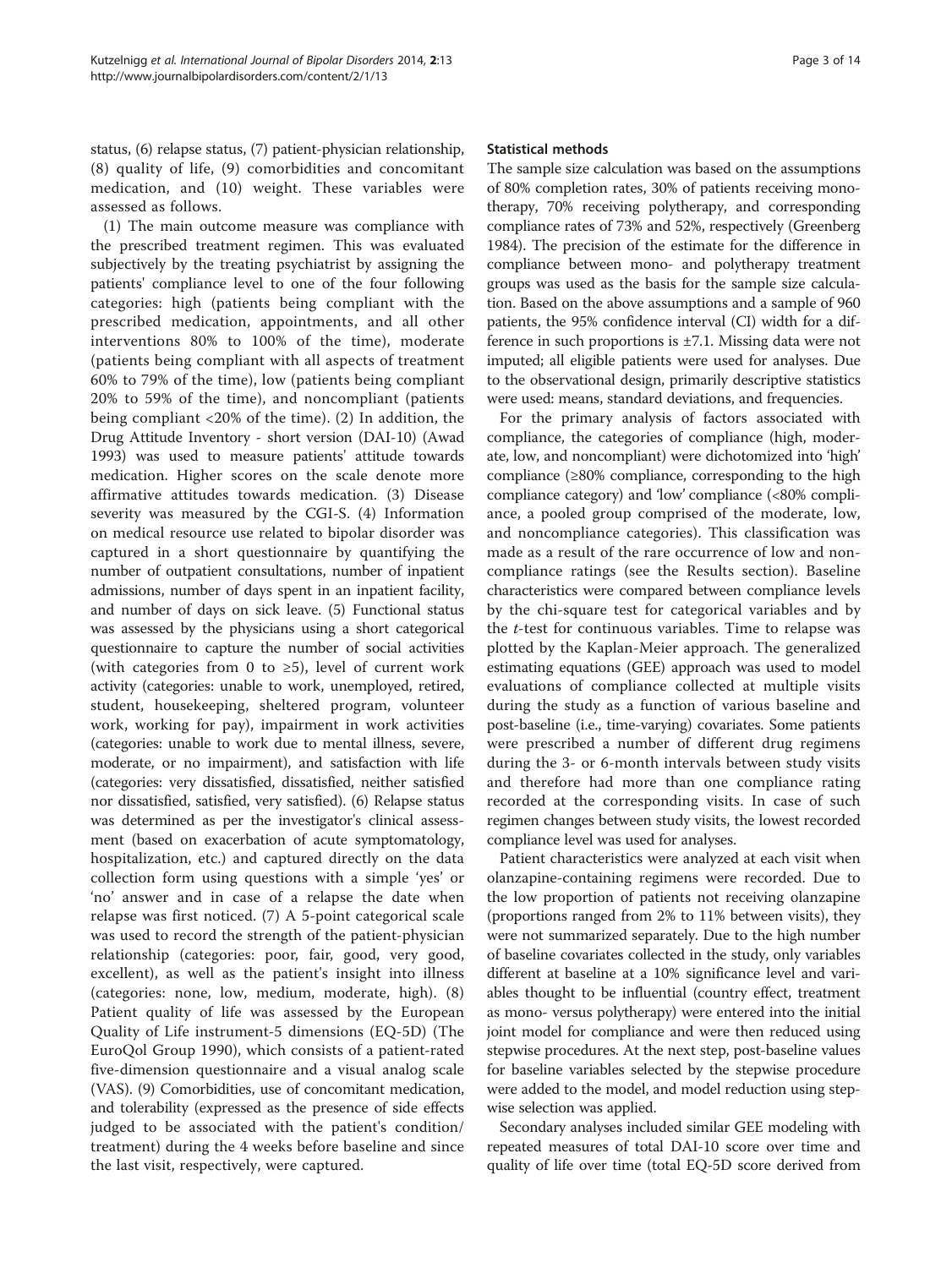<span id="page-3-0"></span>five domains and EQ-5D VAS score) as a function of the independent variables suggested by clinicians: country, education, olanzapine mono- versus polytherapy, interaction of treatment regimen by treatment duration, overall CGI-S score, patient-physician relationship, patient insight into their disease, indication of treatment for other psychiatric disorders, total EQ-5D score, EQ-5D VAS score, compliance level, age, and gender. Similar models were used to evaluate quality of life over time, measured by total EQ-5D score derived from five domains and by EQ-5D VAS score. Similar repeated measures logistic regression modeling of compliance (GEE) was performed with the ten sub-scores of the DAI-10 used as predictors. Two analyses were performed to study the association of compliance with relapse: logistic regression modeling to look at the presence/absence of relapse and Cox regression analysis to model the time to relapse. Because of the significant differences in health-care systems of the participating countries and different derivation of the costs used in the study (psychiatric hospitalization (with an overnight stay), outpatient consultations with a psychiatrist, and day hospital or day care facility use), UK 2007/2008 estimates of these costs were used in the analyses. The relationship between total medical resource utilization and total compliance over 2 years was modeled using linear regression for total cost based on UK estimates (also see the Results section) by baseline and post-baseline compliance levels adjusted for significant baseline variables, country, and treatment (mono/polytherapy and duration). Since compliance was of primary interest in the model, it was retained regardless of the level of significance.

# Results

#### Patient disposition

As presented in the study flow diagram (Figure [1](#page-4-0)), 967 patients were enrolled in the study. Of these, 891 patients were eligible to participate: 239 (26.8%) in Austria, 180 (20.2%) in Romania, 167 (18.7%) in Hungary, 145 (16.3%) in Korea, 99 (11.1%) in Taiwan, and 61 (6.8%) in Mexico. The most common reasons for noneligibility were sponsor decision, age <18 years, CGI-S score >3, or no olanzapine treatment before screening. A total of 657 patients (73.7% of eligible patients) completed the 24-month study; the most common reasons for discontinuation from the study were lost to follow-up (11.1%), subject decision (7.0%), and physician decision (5.5%).

#### Compliance level at baseline

In all countries, most patients were rated as being 'highly compliant,' followed by 'moderately compliant'; low and noncompliant ratings constituted a very low proportion at baseline. As presented in Table [1,](#page-4-0) the percentages of patients receiving the different compliance level ratings

were not evenly distributed in the participating countries, with the greatest proportion of high compliance ratings found in Austria and in Korea and the lowest proportion in Romania and in Taiwan. Low compliance ratings were most frequently reported in Taiwan; the highest proportion of noncompliance was recorded in Mexico.

Table [1](#page-4-0) also shows the proportion of patients with each compliance rating at baseline. The 'high compliance group' (HCG; ≥80% compliance) comprised 594 patients (66.7%), while the 'low compliance group' (LCG; <80% compliance) comprised 297 patients (33.3%).

#### Baseline characteristics by level of compliance

Baseline characteristics are summarized in Table [2](#page-5-0). There were no significant differences regarding age, weight, height, gender, and race between the HCG and LCG; however, regarding functional and clinical characteristics, the following significant differences were seen: compared to patients in the LCG, patients in the HCG had a lower mean CGI-S score, had a higher mean DAI-10 score, had spent less time in hospital due to bipolar disorder in the year before entering the study, had fewer relapses in the last 4 weeks before study entry, had a higher mean EQ-5D overall health status score, and had a higher mean EQ-5D VAS score at baseline. Patients in the HCG also had significantly more often participated in social activities with friends or social groups, had higher level of work activities, had less impairment in work activities, had a better patient-physician relationship, had greater insight into their illness, and had remained longer on an unchanged treatment regimen before baseline. Psychiatric comorbidities were reported very infrequently at baseline and also throughout the study. Seventy-one percent of patients in the HCG and 65% in the LCG ( $p = 0.065$ ) mentioned no comorbidity at all in the 4 weeks before baseline. At the beginning of the study, 44.6% of patients were treated with olanzapine monotherapy, while 55.4% received olanzapine combination therapy (of those, 87.8% in combination with a mood stabilizer).

# Compliance and factors associated with compliance during the study

Figure [2](#page-6-0) shows the proportion of patients rated as being 'highly' and 'moderately' compliant at each visit during the study (the proportion of patients showing low compliance and noncompliance accounts for the remaining percentages and is too low to be shown in the graph). The proportion of patients rated as being 'highly' compliant increased continuously from one visit to the next, from 67% at baseline to almost 80% at the last visit; conversely, the proportion of patients rated as being 'moderately' compliant showed a steady decrease from 27% to 18%. This shift could be associated with a higher discontinuation rate in patients with lower compliance. No significant difference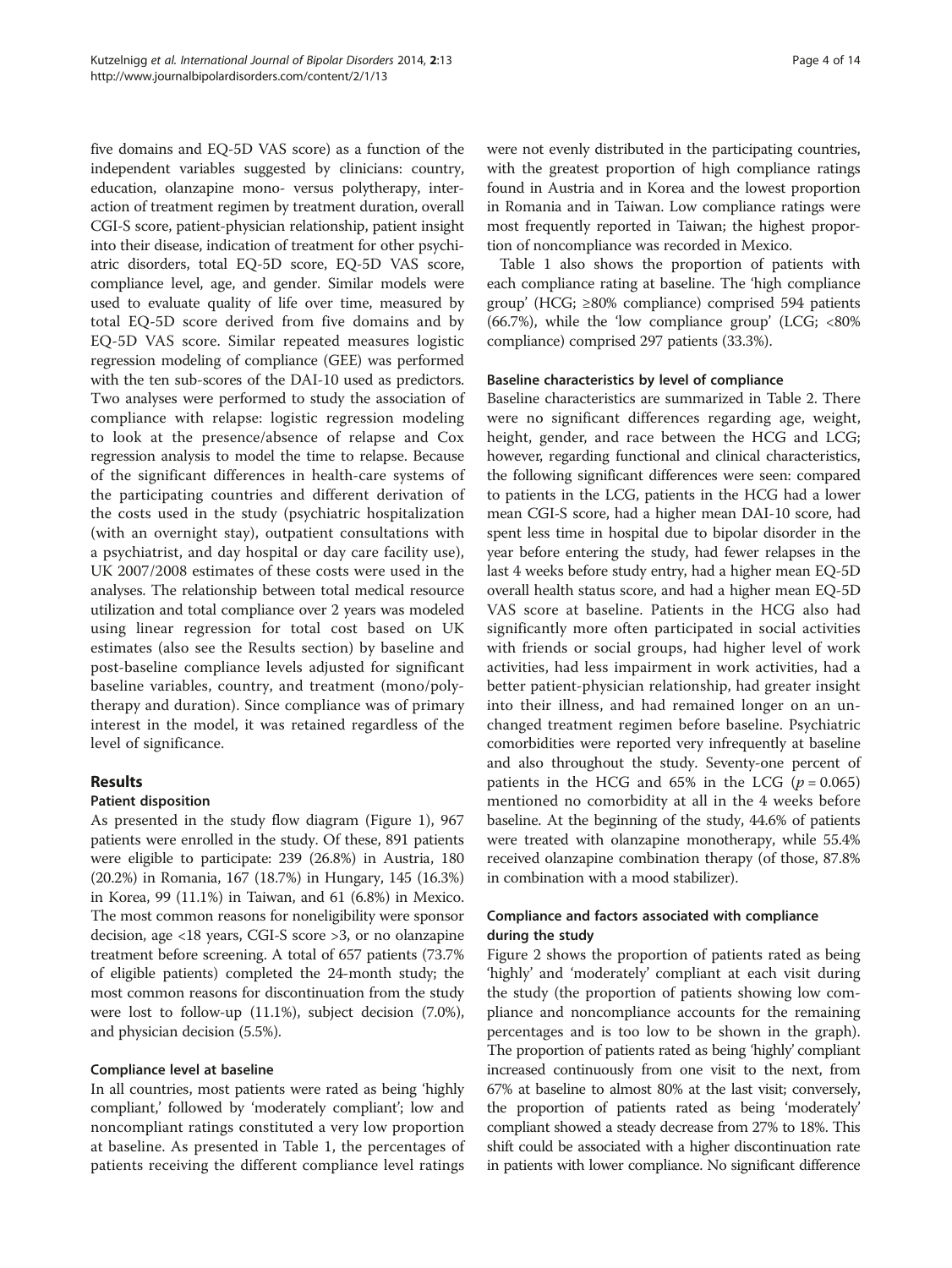<span id="page-4-0"></span>

in compliance was observed between patients taking olanzapine monotherapy and those taking olanzapine in combination with other drugs.

Table [3](#page-6-0) presents factors that were significantly associated with compliance during the study. Compliance during the study (modeled as a trend over time) was strongly related to the baseline compliance rating, with patients who had a high score at baseline having almost sevenfold higher odds of being rated as 'highly' compliant during the study. There was a strong variation in ratings between countries, with patients in Mexico having four times higher odds of receiving 'high' ratings than patients in Taiwan. Better insight into illness was strongly associated with higher levels of compliance, with an almost threefold increase in the odds of high compliance from moderate to high insight and a threefold decrease from moderate to low/ none. We found a nonlinear relationship between the duration of the first treatment regimen and compliance, in that the rate of compliance was higher for short (≤30 days) and longer (>90 days) treatment regimens than for treatment regimens lasting for 31 to 90 days  $(p = 0.014)$ . A lower number of inpatient days during the 12 months prior to study entry was also associated

| with higher levels of compliance. Post-baseline variables   |
|-------------------------------------------------------------|
| associated with high compliance were greater life satisfac- |
| tion and less work impairment during the study. There       |
| was also an association with time, indicating increased     |
| compliance from one visit to the next.                      |
|                                                             |

#### Symptoms and relapse during the study

Figure [3](#page-7-0) indicates that the gap between the mean CGI-S scores of patients in the HCG and LCG observed at baseline did not diminish over the course of the study. The mean CGI-S score of patients in the HCG remaining in the study decreased throughout the course of the study, whereas the CGI-S score of patients in the LCG was relatively stable (no formal comparison over time was done). Time to relapse was shorter in the LCG as illustrated in Figure [4](#page-7-0). After adjustment for other variables, less than 80% compliance at baseline was associated with a twofold increase in the chance of relapse (Table [4](#page-8-0)), while a lower CGI-S score during the study was associated with lower odds of relapse. A difference of 1 unit (or 63% of the total possible range) in the EQ-5D overall health status score over time was associated with a fourfold decrease in the odds of relapse. Patients with an 'excellent' patient-

|         | Eligible at baseline | High $(280%)$ | Moderate (60% to 79%) | Low (20% to 59%) | Noncompliant (<20%) |
|---------|----------------------|---------------|-----------------------|------------------|---------------------|
| Austria | 239 (26.8)           | 187 (78.2)    | 43 (18.0)             | 7(2.9)           | 2(0.8)              |
| Romania | 180 (20.2)           | 89 (49.4)     | 78 (43.3)             | 11(6.1)          | 2(1.1)              |
| Hungary | 167 (18.7)           | 112(67.1)     | 51 (30.5)             | 4(2.4)           | $\mathbf{0}$        |
| Korea   | 145 (16.3)           | 110 (75.9)    | 27 (18.6)             | 7(4.8)           | (0.7)               |
| Taiwan  | 99 (11.1)            | 59 (59.6)     | 24 (24.2)             | 12(12.1)         | 4(4.0)              |
| Mexico  | 61(6.8)              | 37 (60.7)     | 18 (29.5)             | 3(4.9)           | 3(4.9)              |
| Total   | 891 (100)            | 594 (66.7)    | 241 (27.0)            | 44 (4.9)         | 12(1.3)             |

All data presented as  $n$  (%).

Table 1 Compliance level at baseline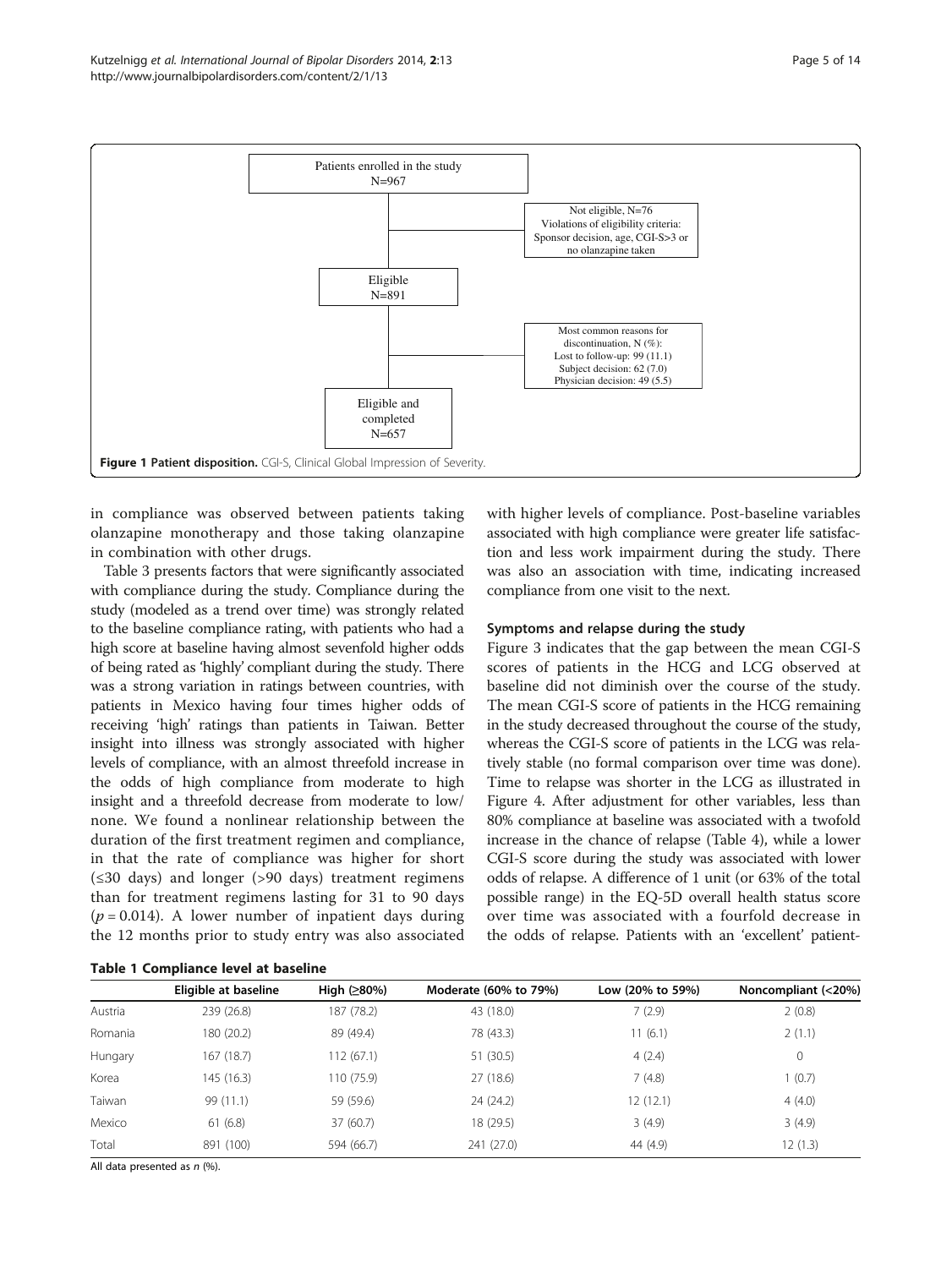<span id="page-5-0"></span>Table 2 Patient baseline characteristics by level of compliance

|                                                              | High<br>(≥80%) | Low<br>(<80%) | p value |
|--------------------------------------------------------------|----------------|---------------|---------|
| Demographics                                                 |                |               |         |
| Age, years, mean (SD)                                        | 43.0 (12.8)    | 43.8 (12.9)   | 0.44    |
| Weight, kg, mean (SD)                                        | 73.5 (13.8)    | 73.9 (14.1)   | 0.69    |
| Height, cm, mean (SD)                                        | 168.1(9.3)     | 167.1(8.8)    | 0.11    |
| Sex, females, n (%)                                          | 337 (56.7)     | 176 (59.3)    | 0.47    |
| Race, <i>n</i> (%)                                           |                |               | 0.30    |
| Caucasian                                                    | 384 (65.1)     | 198 (67.3)    |         |
| Hispanic                                                     | 37 (6.3)       | 24 (8.2)      |         |
| East Asian                                                   | 169 (28.6)     | 72 (24.5)     |         |
| Clinical characteristics                                     |                |               |         |
| CGI-S, mean (SD)                                             | 2.4(0.7)       | 2.6(0.7)      | 0.002   |
| DAI-10, mean (SD)                                            | 5.7(3.7)       | 4.8(4.0)      | 0.002   |
| Days bipolar inpatient last year,<br>mean (SD)               | 15.4 (38.5)    | 18.4 (32.8)   | 0.029   |
| Recent relapse, n (%)                                        | 68 (11.4)      | 68 (22.9)     | < 0.001 |
| Functional characteristics                                   |                |               |         |
| EQ-5D overall health status<br>score (SD)                    | 0.9(0.2)       | 0.8(0.2)      | 0.0012  |
| EQ-5D VAS score (SD)                                         | 74.2 (15.4)    | 69.6 (17.6)   | < 0.001 |
| Number of activities with friends<br>or social groups, n (%) |                |               |         |
| 0                                                            | 100 (16.8)     | 85 (29.0)     |         |
| 1                                                            | 66 (11.1)      | 40 (13.7)     | < 0.001 |
| 2                                                            | 117 (19.7)     | 49 (16.7)     |         |
| 3                                                            | 78 (13.1)      | 40 (13.7)     |         |
| 4                                                            | 70 (11.8)      | 20(6.8)       |         |
| $\geq$ 5                                                     | 163 (27.4)     | 59 (20.1)     |         |
| Work activity, n (%)                                         |                |               |         |
| Unable to work                                               | 34 (5.8)       | 26 (9.0)      | < 0.001 |
| Volunteer work                                               | 21(3.6)        | 6(2.1)        |         |
| Student                                                      | 34 (5.8)       | 12(4.1)       |         |
| Working for pay                                              | 199 (33.8)     | 76 (26.2)     |         |
| Keeping house                                                | 109 (18.5)     | 48 (16.6)     |         |
| Unemployed                                                   | 59 (10.0)      | 23(7.9)       |         |
| Sheltered program                                            | 15(2.5)        | 3(1.0)        |         |
| Retired                                                      | 118 (20.0)     | 96 (33.1)     |         |
| Impairment in work activities, n (%)                         |                |               |         |
| No impairment                                                | 123 (20.8)     | 39 (13.3)     |         |
| Mild impairment                                              | 220 (37.2)     | 81 (27.6)     |         |
| Moderate impairment                                          | 150 (25.4)     | 133 (45.2)    |         |
| Severe impairment                                            | 50 (8.5)       | 22(7.5)       |         |
| Unable to work due to mental<br>illness                      | 31(5.2)        | 15(5.1)       | < 0.001 |

#### Table 2 Patient baseline characteristics by level of compliance (Continued)

| Patient-physician relationship, n (%)                                                              |            |            |         |
|----------------------------------------------------------------------------------------------------|------------|------------|---------|
| Poor                                                                                               | 0          | 7(2.4)     | < 0.001 |
| Fair                                                                                               | 20 (3.4)   | 25(8.4)    |         |
| Good                                                                                               | 158 (26.6) | 148 (49.8) |         |
| Very good                                                                                          | 277 (46.6) | 101 (34.0) |         |
| <b>Fxcellent</b>                                                                                   | 139 (23.4) | 16(5.4)    |         |
| Insight into illness, $n$ (%)                                                                      |            |            |         |
| None                                                                                               | 3(0.5)     | 3(1.0)     |         |
| l ow                                                                                               | 26 (4.4)   | 49 (16.5)  | < 0.001 |
| Medium                                                                                             | 87 (14.6)  | 111(37.4)  |         |
| Moderate                                                                                           | 168 (28.3) | 93 (31.3)  |         |
| High                                                                                               | 310 (52.2) | 41 (13.8)  |         |
| Length of previous treatment<br>regimen (4 weeks before baseline,<br>containing olanzapine), n (%) |            |            |         |
| $<$ 14 days                                                                                        | 8 (1.3)    | 10(3.5)    |         |
| 15 to 30 days                                                                                      | 125 (21.1) | 91 (31.5)  | < 0.001 |
| 31 to 90 days                                                                                      | 212 (35.8) | 77 (26.6)  |         |
| >90 days                                                                                           | 244 (41.1) | 101 (34.9) |         |

CGI-S, Clinical Global Impression of Severity; DAI-10, Drug Attitude Inventory short version; EQ-5D, European Quality of Life instrument-5 dimensions; SD, standard deviation; VAS, visual analog scale.

physician relationship had 52% higher odds of relapse than patients with a 'very good' rating, and there was high variability in reports of relapse between countries  $(p < 0.001)$ . Similarly, the time to relapse was different between countries and a difference of 1 unit in the EQ-5D overall health status score (the total EQ-5D range was −0.59 to 1) was associated with a 54% reduction in the hazard of relapse. No other baseline characteristics were associated with time to relapse.

# Association of compliance with attitude towards medication

To determine whether higher levels of compliance were associated with a more affirmative attitude towards medication as measured by the DAI-10, single DAI-10 questions and the total DAI-10 score were modeled versus compliance at each visit. Answers to questions 1 ('Good things of the current medication outweighing the bad ', odds ratio  $(OR) = 2.24$  [1.64, 3.04],  $p < 0.001$ ), 2 ('Feeling weird on the current medication', OR =  $0.70$  [0.55, 0.88],  $p = 0.003$ ), 3 ('Taking medication of own choice ', OR = 1.34 [1.07, 1.67],  $p = 0.010$ ), and 5 ('Feeling tired and sluggish on the current medication',  $OR = 0.82$  [0.68, 0.995],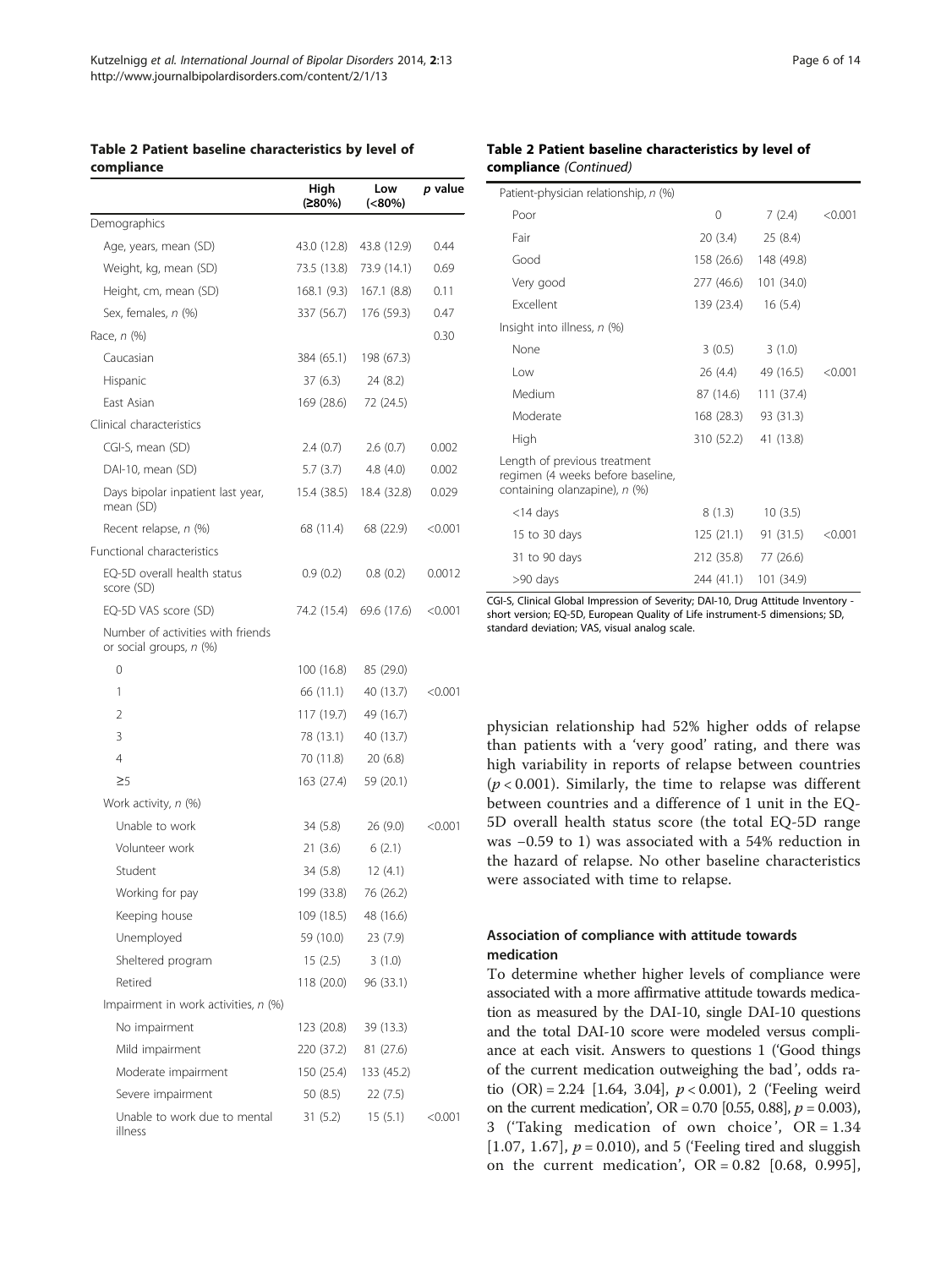<span id="page-6-0"></span>

'noncompliant' patients were too low to be shown.

 $p = 0.045$ ) were selected as highly associated in a joint model. Similarly, the total DAI-10 score ( $OR = 1.08$ ) [1.05, 1.10],  $p < 0.001$ ) turned out to be significantly associated with compliance as a single predictor. The model fit suggests that using the total DAI-10 score as

a single predictor of compliance is better than using a more complex model with the four sub-domains described earlier or the ten sub-domains of the scale.

As shown in Table [5,](#page-8-0) being older and having higher EQ-5D overall health status scores during the study,

#### Table 3 Factors associated with compliance during the study

Variables Value Odds ratio 95% CI p value (vs reference) p value (overall) Compliance at baseline  $\sim$  Low (<80%) 1 Reference 20.001 High (80% to 100%) 6.91 [5.04, 9.46] <0.001 Country <0.001 Length of initial treatment  $>90$  days 1 Reference 0.014 31 to 90 days 0.74 [0.54, 1.03] 0.073 30 days or fewer 1.42 [0.89, 2.27] 0.14 Insight into illness at baseline Moderate 1 Reference <0.001 Low/none 0.33 [0.20, 0.56] <0.001 Medium 0.94 [0.65, 1.35] 0.73 High 2.79 [1.87, 4.18] <0.001 Number of days the patient used day hospital 0.99 0.99 [0.98, 0.99] 0.98, 0.99] 0.002 Satisfaction with life during study Very satisfied 1 Reference 1 Reference 0.002 Satisfied 0.65 [0.48, 0.88] 0.006 Neither satisfied nor dissatisfied 0.56 [0.37, 0.83] 0.004 Dissatisfied 0.39 [0.24, 0.62] <0.001 Very dissatisfied 0.81 [0.39, 1.67] 0.57 Impairment in work activities during study Severe 1 1 Reference 1 Reference 0.007 Moderate 0.91 [0.53, 1.57] 0.75 Mild 1.15 [0.69, 1.92] 0.59 No 1.64 [0.92, 2.92] 0.09 Time of observation and the perturbation of the Perturbation Perturbation Perturbation of the Perturbation of the Perturbation of the Perturbation of the Perturbation of the Perturbation of the Perturbation of the Perturba

CI, confidence interval.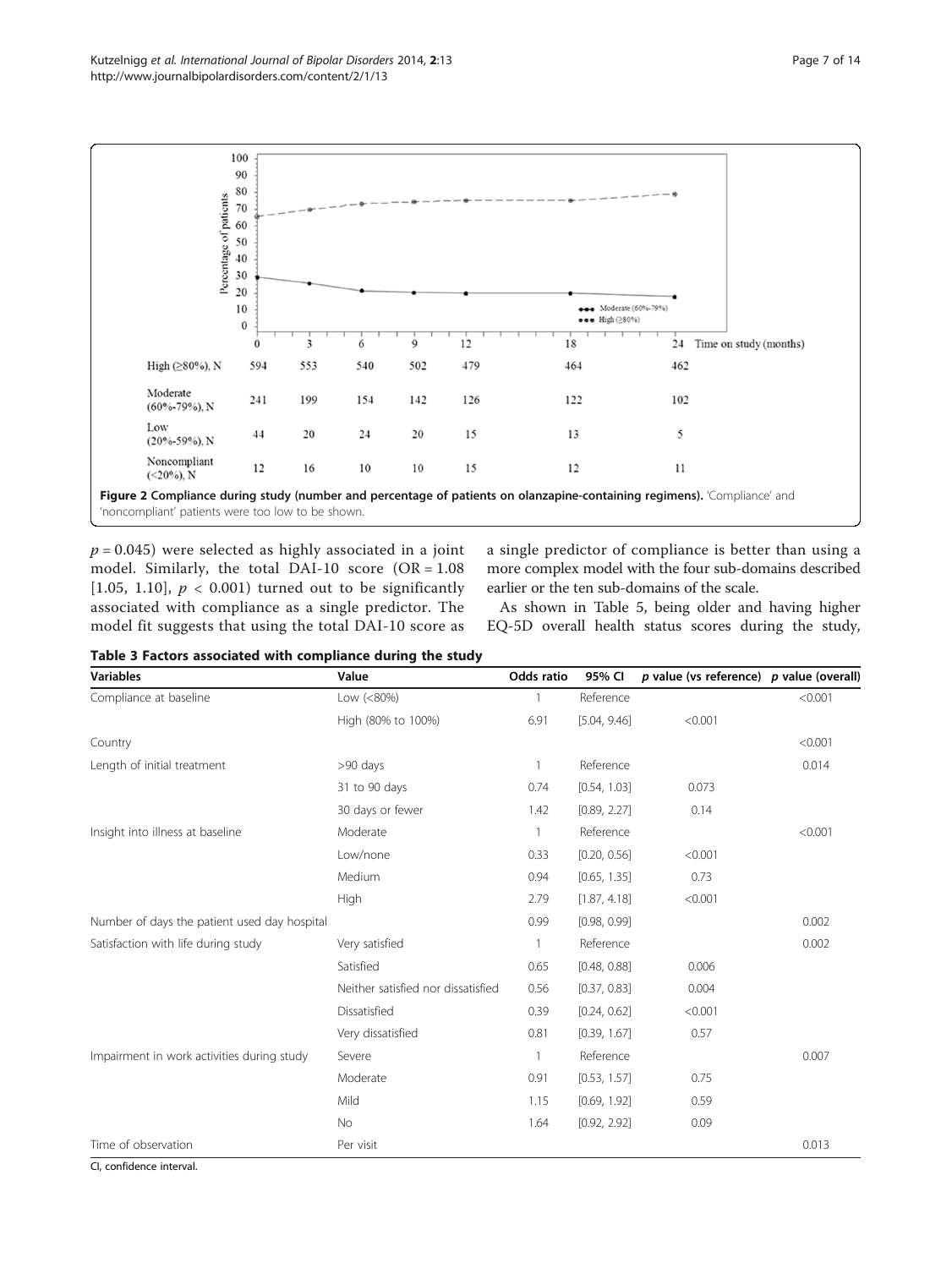<span id="page-7-0"></span>

higher EQ-5D VAS scores during the study, and greater baseline insight into illness were identified as being positively associated with a more affirmative attitude towards medication. Higher CGI-S scores during the study were associated with a less affirmative attitude towards medication, and there were substantial differences in DAI-10 ratings between countries, which were adjusted for in the model.

Association of compliance with medical resource utilization

Based on UK estimates, a day of hospital stay costs about twice as much  $(E219)$  as day hospital or day care use  $(E98)$ or an outpatient consultation with a psychiatrist (0.5  $h = \text{\textsterling}103.5$ ). According to such a cost structure, the logistic regression model indicated that high compliance was marginally associated with lower total medical resource utilization (−£122 [−252, +9] per 3 months,  $p = 0.067$ ), with a strong increase in costs per each unit of higher CGI-S score ( $\pm 214$ ,  $p < 0.001$ ), and change in costs over time  $(p = 0.001)$ , with lower costs in the second year of the study.

#### Association of compliance with quality of life

According to the GEE model, high compliance was associated with better quality of life as assessed by the EQ-5D. The increase of 1 unit (63%) in the derived index score was associated with a twofold increase in the odds of high compliance  $(OR = 2.2, 95\% \text{ CI} = [1.4,$ 3.5],  $p = 0.001$  after adjustment for time trend. Similarly, an increase of 1% on the EQ-5D VAS scale resulted in a 1.2% increase in the odds of high compliance (95%  $CI = [0.7, 1.8], p < 0.001$ . Figure [5](#page-9-0) shows the trend of the mean EQ-5D health status score and the mean EQ-5D VAS score. On both graphs, the mean EQ-5D score of patients in the HCG was higher than that of patients in the LCG throughout the study. Mean EQ-5D scores increased in both groups during the course of the study.

## Gender

Possible differences regarding compliance between male and female patients were analyzed in the present patient sample, but no statistically significant differences were found. Similarly, no correlations between gender and any of the secondary outcome parameters (e.g., DAI-10 total score, time to relapse, total medical resource utilization) were found.

#### Weight gain

Collection of adverse event data was not an objective of the study since patients were receiving multiple medications

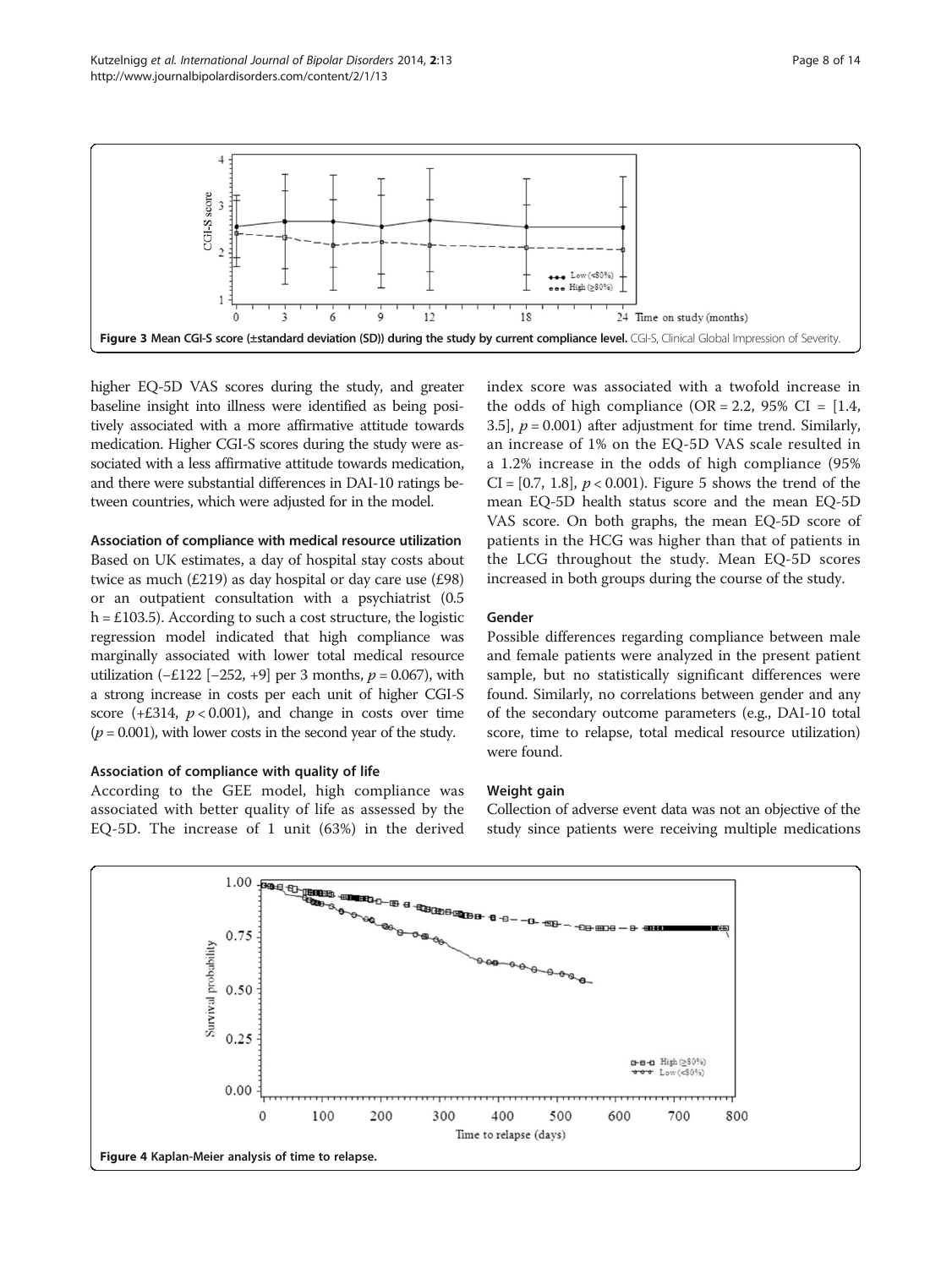| Factor                                      | Value       | <b>OR</b> | 95% CI        | p value |
|---------------------------------------------|-------------|-----------|---------------|---------|
| Compliance to treatment regimen at baseline | High vs low | 2.08      | [1.30, 3.33]  | 0.002   |
| CGI-S over time                             | Per unit    | 0.29      | [0.18, 0.46]  | < 0.001 |
| Country                                     | 6 countries |           |               | < 0.001 |
| EQ-5D overall health status score over time | Per unit    | 4.16      | [1.57, 11.04] | 0.004   |
| Patient-physician relationship              | Very good   |           | Reference     |         |
|                                             | Excellent   | 0.48      | [0.26, 0.91]  | 0.023   |
|                                             | Good        | 1.34      | [0.80, 2.24]  | 0.26    |
|                                             | Poor        | 0.91      | [0.35, 2.37]  | 0.84    |

<span id="page-8-0"></span>Table 4 Factors significantly associated with the absence of relapse (logistic regression results)

CGI-S, Clinical Global Impression of Severity; CI, confidence interval; EQ-5D, European Quality of Life instrument-5 dimensions (overall score based on UK norms); OR, odds ratio.

in a naturalistic setting, according to the prescriptions of the treating physicians. However, patients' weight was measured at each visit. Analyses of patients while on olanzapine-containing treatment regimens indicated that weight at baseline and 24 months was similar in the HCG and LCG, with an average weight gain of approximately 2 kg being observed over the 2 years of the study, both in the HCG (mean weight at baseline 73.5 kg (standard deviation (SD) 13.8), at the 24-month visit 75.4 kg (SD 13.8)) and the LCG (mean weight at baseline 73.9 kg (SD 14.1), at the 24-month visit 75.8 kg (SD 12.9)).

#### **Discussion**

To our knowledge, the present study is the first large, noninterventional clinical trial assessing compliance to treatment as the main outcome parameter in patients with bipolar disorder. According to our analysis and in line with everyday clinical experience, patients with 'high' versus 'low' compliance showed significant differences in a range of parameters assessed at baseline and throughout the study. Due to the observational and naturalistic study design, conclusions regarding causality between compliance and other parameters cannot be derived. The findings that high baseline compliance is a strong predictor of later compliance and the importance of the

patients' attitude towards treatment suggest that compliance might be a rather stable factor in the treatment course of bipolar patients. It is also possible that the strong association between baseline and 2-year compliance may be due to both variables being secondary to one or more common factors that remained relatively stable during follow-up.

The interrelation between compliance and all other investigated variables was multifaceted: high levels of compliance at baseline and during the study were significantly associated with more favorable clinical, functional, and social outcomes in the HCG compared to the LCG, suggesting that the relationship between compliance and these factors may at least be bi-directional. While higher levels of compliance may contribute to lower CGI-S scores, better insight into illness, higher levels of social and work performance, and better quality of life, it may very well be that patients with more favorable parameters at baseline (better clinical status, less severe disease course, better disease insight, etc.) show higher levels of compliance per se and that, in this context, better compliance might be only one additional parameter contributing to a more favorable prognosis. However, even if causality between parameters cannot be determined, improving some of these variables may also have a positive

| Table 5 Factors that were identified to be significantly predictive of better attitude towards medication |  |
|-----------------------------------------------------------------------------------------------------------|--|
|-----------------------------------------------------------------------------------------------------------|--|

| Factor                                                                       | <b>Estimate</b> | 95% CI           | p value   |
|------------------------------------------------------------------------------|-----------------|------------------|-----------|
| Age                                                                          | 0.019           | [0.004, 0.034]   | 0.012     |
| $CGI-S$                                                                      | $-0.31$         | $[-0.42, -0.20]$ | < 0.001   |
| EQ-5D (range $-0.6$ to 1)                                                    | 1.11            | [0.56, 1.66]     | < 0.001   |
| EQ-5D VAS                                                                    | 0.02            | [0.01, 0.02]     | < 0.001   |
| Baseline insight into illness (vs moderate)                                  | $\mathbf{0}$    |                  | Reference |
| Low/none                                                                     | $-1.66$         | $[-2.37, -0.94]$ | < 0.001   |
| Medium                                                                       | $-0.38$         | $[-0.89, 0.13]$  | 0.14      |
| High                                                                         | 0.90            | [0.43, 1.37]     | < 0.001   |
| Country (increasing order: Taiwan, Korea, Austria, Hungary, Mexico, Romania) | 0 to 3.86       |                  | < 0.001   |

CGI-S, Clinical Global Impression of Severity; CI, confidence interval; EQ-5D, European Quality of Life instrument-5 dimensions; VAS, visual analog scale.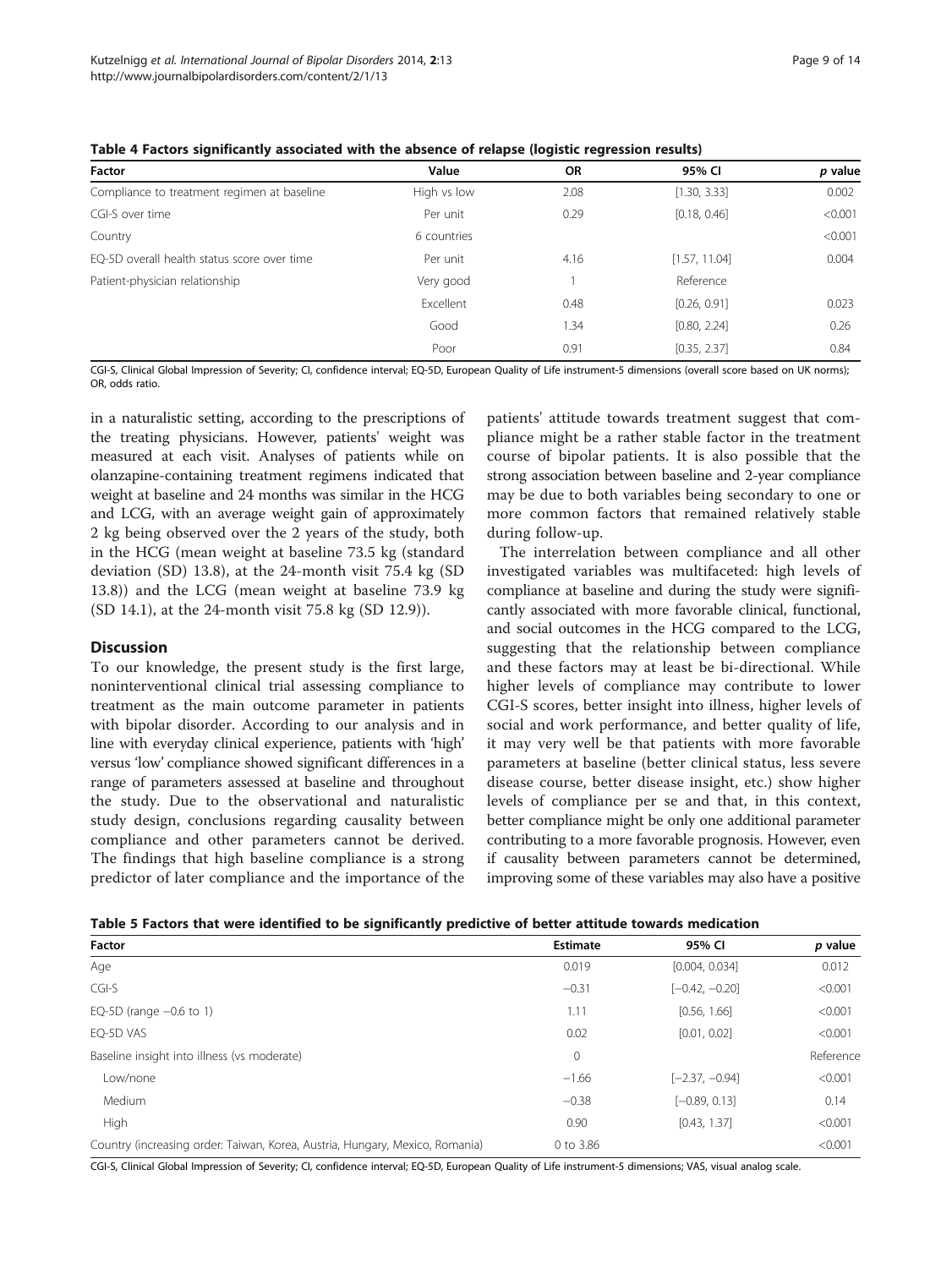<span id="page-9-0"></span>Kutzelnigg et al. International Journal of Bipolar Disorders 2014, 2:13 Page 10 of 14 http://www.journalbipolardisorders.com/content/2/1/13



influence on the other parameters (including compliance), thus allowing for other possible interventions (such as psychoeducation, improvement of patient-physician relationship, etc.) besides pharmacological treatment in the long-term management of bipolar disorder.

Overall, in our patient sample, compliance was high both at baseline and also at all follow-up visits, regardless of the use of olanzapine as monotherapy or in combination with other agents. Compliance increased among study completers, a finding that is not surprising, as 'lost to follow-up' and 'patient decision', the main reasons for dropout, could be interpreted as noncompliance to the treatment schedule. Hence, the clinical trial setting itself might be a confounder, since higher rates of compliance are likely to occur in patients willing to participate in clinical research. This suggestion is supported by the results of a study of the effectiveness of lithium in bipolar disorder, in which patients were highly compliant with their treatment regimen [\(Sylvia et al. 2014](#page-12-0)). To minimize this factor, a naturalistic study design was chosen to investigate compliance under conditions that mimic routine clinical care. In order to increase reliability and generalizability, a large patient population was investigated, and a follow-up period of 2 years was chosen to determine the long-term disease course of this patient sample.

Furthermore, as patients from different European countries (including countries in both Western and Eastern Europe with different health-care systems), Latin America, and Asia were included in the study, results from different social and medical practices regarding compliance could be obtained.

Overall, 44% of the patients included in the present study were on olanzapine monotherapy. This surprisingly high proportion may be the result of selection bias due to the clinical trial setting. However, the use of monotherapy may also contribute to higher levels of compliance, as it is easy for patients to use. While data on combination therapy in the maintenance treatment of bipolar disorders are limited, olanzapine monotherapy has been shown in several studies to have an efficacy profile comparable to that of lithium and was therefore rated as having Level A evidence for the prophylactic treatment of bipolar patients (Grunze et al. [2004](#page-12-0)). Additionally, only stable patients who had received olanzapine treatment for at least 4 weeks before baseline and who had CGI-S scores of ≤3 were allowed to enter the trial, a constellation further contributing to the high compliance rates observed in this particular patient population. This agrees with the high rate of completers in the study, while in routine clinical practice, many patients have severe problems not only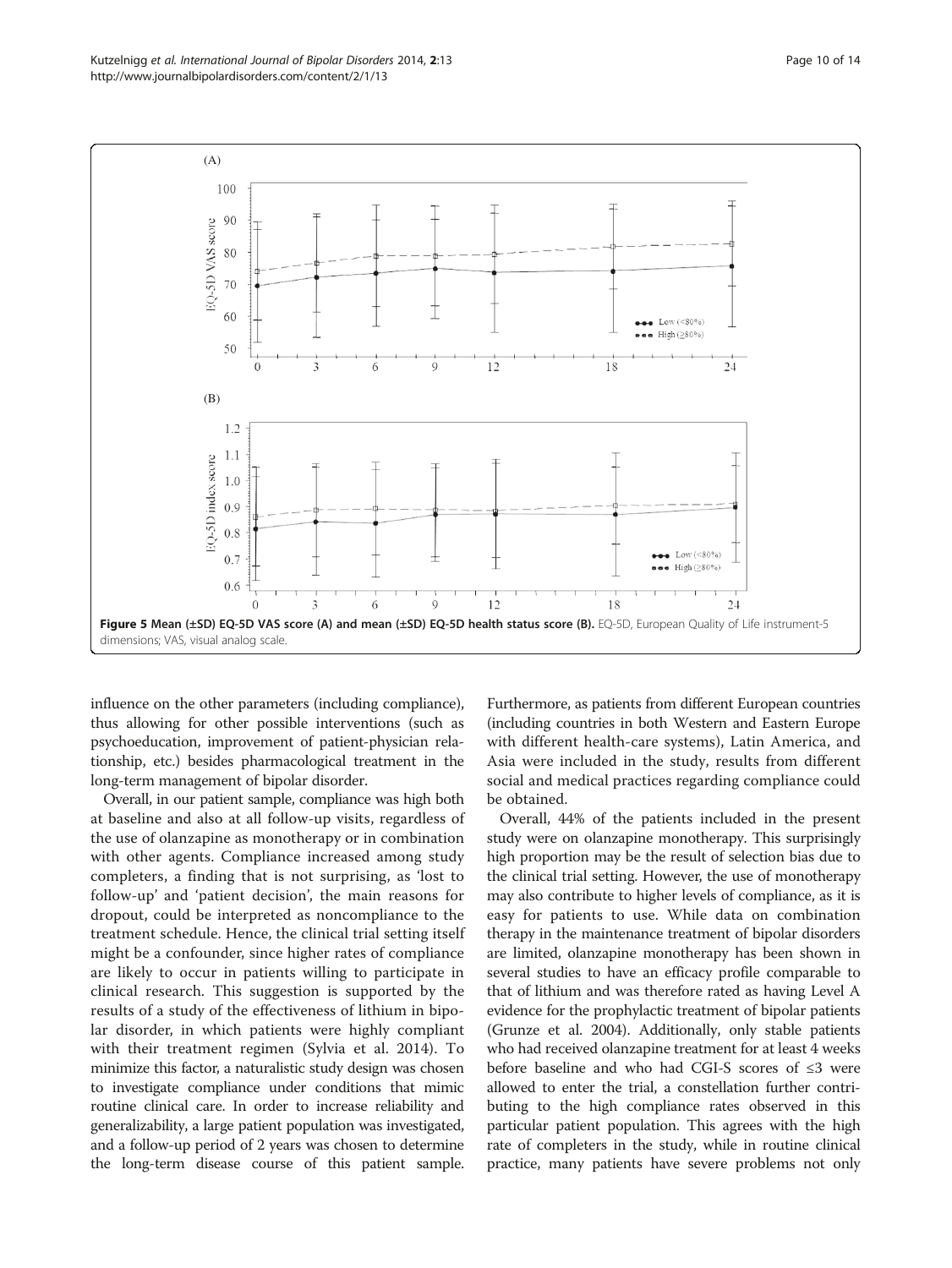with taking their medication on a regular basis but also in attending appointments (DelBello et al. [2007](#page-12-0); Scott and Pope [2002;](#page-12-0) Strakowski et al. [2007](#page-12-0); Chen et al. [2013\)](#page-12-0). In line with that, compliance was evaluated regarding the whole treatment regimen (medication, keeping appointments, etc.) in this trial and thus cannot be attributed completely to only one particular aspect of treatment, such as a single medication.

The rationale for including only patients who had been stabilized with olanzapine given as mono- or combination therapy was that at the start of the study (January 2005), olanzapine was the only antipsychotic approved for the treatment of bipolar disorder in the participating countries. It is possible that the inclusion of patients stabilized solely on olanzapine introduced bias into the study (Lundh et al. [2012](#page-12-0)). However, a study by Rascati et al. [\(2011](#page-12-0)) showed that bipolar patients taking olanzapine were 35% more likely ( $p = 0.04$ ) to discontinue their medication than patients taking ziprasidone, and another study showed that compliance with quetiapine was marginally greater (2% to 4% greater;  $p \le 0.002$ ) than that with other antipsychotics, including olanzapine (Gianfrancesco et al. [2006\)](#page-12-0). Conversely, another study showed that compliance among patients with bipolar disorder was similar for the different atypical antipsychotics (Hassan et al. [2007](#page-12-0)). Thus, it is unlikely that limiting patient participation to those treated with olanzapine had a significant effect on the results of the study. Furthermore, the recruitment of such patients would have provided a consistent patient population in terms of the basic treatment received.

Several other factors may also have contributed to the high levels of compliance in our patient sample. Compliance was assessed by a subjective measurement (a physician-rated scale); however, clinicians tend to overestimate their patients' compliance rates to the prescribed treatment regimen (Osterberg and Blaschke [2005\)](#page-12-0). As shown previously, there can be significant disagreement between physicians' estimates of patients' compliance and the results of pill counts or electronic monitoring (Velligan et al. [2007](#page-13-0)). In the present study, higher levels of compliance were once again shown to be associated with lower probability for relapse; therefore, our findings are in line with several other studies showing that compliance may be an important factor in the long-term management of bipolar disorder, especially with regard to relapse prevention and rehospitalization (Velligan et al. [2009;](#page-13-0) Novick et al. [2010\)](#page-12-0).

In our study, compliance showed a nonlinear relationship with the duration of treatment at the first routine follow-up visit (approximately 3 months post baseline). This could have been related to the fact that it is easier to be compliant in the short term and to the presence of a group of patients who are highly compliant and therefore likely to continue taking their medication for more than 3 months. In addition, there is potential for the taking of medication to become a habit in the longer term. Alternatively, it could have been due to an artifact in the study design in that patients were treated with olanzapine for at least 4 weeks before study entry, yet those who discontinued treatment by the first follow-up visit would be categorized as having a treatment duration of 31 to 90 days rather than >90 days. Further research is needed to explore the change in compliance with longterm treatment.

Despite substantial advances in pharmacological and nonpharmacological treatment possibilities, bipolar disorder often entails multiple relapses and impaired psychological functioning (Berk et al. [2010;](#page-12-0) Solomon et al. [2010](#page-12-0)). However, the extent to which modern treatments have influenced the natural course of mental disorders is not entirely clear. Providing a prognosis of the course and outcome of bipolar disorder(s) continues to be challenging, despite the variety of treatment options and multiple research efforts worldwide. Although long-term symptomatic remission does not guarantee functional recovery, it may have a favorable impact on long-term overall prognosis. The high degree of treatment resistance in patients with bipolar disorder highlights the need to develop better outcome predictors for compliance, prognosis, and treatment intervention, designed to reverse or prevent this burden of illness (Treuer and Tohen [2010\)](#page-13-0). Therefore, some of our findings, such as differences in compliance rates between countries, as well as potential cultural influences and the influence of different health-care systems - factors that may influence the compliance of bipolar patients - need further investigation.

Other factors crucial for compliance, such as adverse events during treatment with antipsychotics/mood stabilizers and their impact on patients' compliance could only be evaluated to a very limited extent (and not in context with a single medication) in the present study, as combination therapy, concomitant medications, and changes in treatment regimens were allowed at all time-points during study participation. Overall weight gain was low in our olanzapine-treated patient sample, another factor that might have contributed to the high compliance rates in study completers. However, weight gain at the individual patient level showed much variability. Analyses of patients on olanzapine-containing regimens in the present study indicated less weight gain during the course of the trial compared to other studies (Lipkovich et al. [2006\)](#page-12-0) and may be driven by dropouts due to weight gain. Furthermore, comorbidities and personality traits (Axelsson et al. [2009;](#page-12-0) Halimi et al. [2010;](#page-12-0) Holma et al. [2010;](#page-12-0) Jerant et al. [2011](#page-12-0); Pappa et al. [2006;](#page-12-0) Pompili et al. [2013\)](#page-12-0) - both also very likely contributing to different levels of compliance in bipolar patients - were not systematically assessed by structured interviews. Therefore, and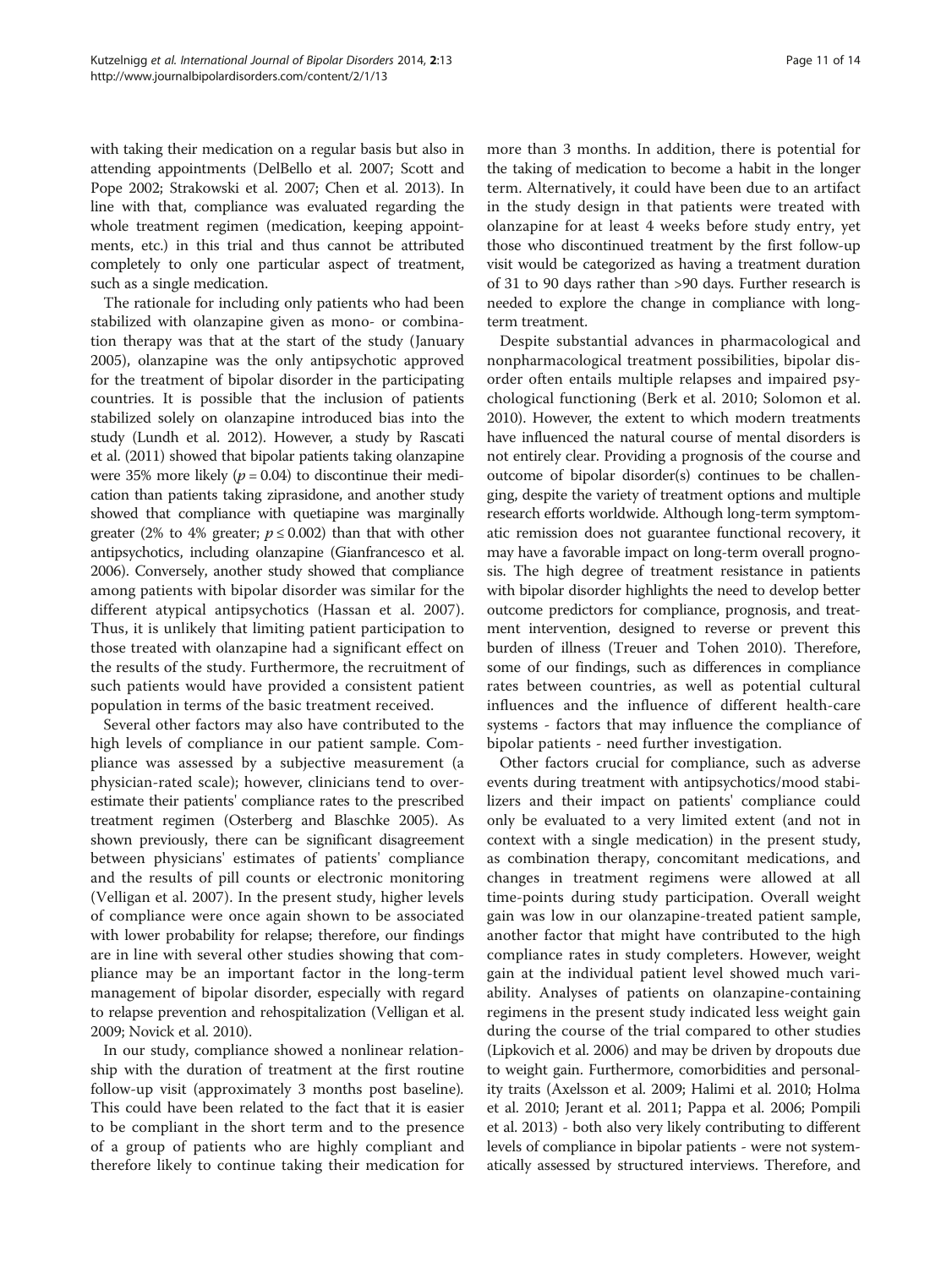<span id="page-11-0"></span>similar to routine clinical care, these are very likely underreported in our sample and are not in accordance with published comorbidity rates in bipolar patients (especially alcohol/substance abuse, personality disorders, comorbid attention deficit hyperactivity disorder, etc.) (Correa et al. [2010;](#page-12-0) DelBello et al. [2007;](#page-12-0) Perugi et al. [2010\)](#page-12-0).

One limitation of our study is the fact that no specific diagnostic instruments were used to screen for bipolar disorder. Rather, physicians were requested to establish the diagnosis according to their routine clinical approach. This is an acceptable approach given the observational nature of the study, but it is worth noting that inter-rater reliability for diagnosing bipolar I and II disorders was low in initial field trials of the fifth edition of the Diagnostic and Statistical Manual of Mental Disorders (kappa values 0.56 and 0.40, respectively) (Freedman et al. [2013](#page-12-0)). Another limitation is the fact that inter-rater reliability for the different ad hoc questionnaires used to measure outcomes was not evaluated because, although important for controlled clinical trials, this type of evaluation is not generally used in naturalistic studies. The reason for this is that the key goal of these studies is to investigate how such rating is performed in a 'real world' setting. In addition, investigators did not receive specific training for using the *ad hoc* questionnaires because they involved simple questions with a number of possible answers and were therefore very easy to administer.

Other limitations include the fact that compliance was measured by a subjective rather than objective approach (e.g., measurement of plasma olanzapine levels, pill counts, or electronic monitoring). As discussed above, physicians tend to overestimate patient compliance, which may account for the high levels of compliance observed in the study. Nevertheless, our findings are in line with several other studies showing that compliance may be an important factor in the long-term management of bipolar disorder. Additionally, although compliance results from different social and medical practices were obtained in our study due to the inclusion of patients from different countries, no statistical analyses by country were performed because such analyses would have been very limited, particularly with so much variability in the data. A final limitation is the lack of investigation of the effect of symptomatology on compliance. Patients who are more symptomatic often change medication frequently because they feel it is not effective, and this can cause them to be less compliant with their current treatment regimen. The effect of the degree of symptomatology on compliance warrants further investigation.

#### Conclusions

Compliance is one of the key factors in the successful management and long-term treatment of patients with bipolar disorder. Therefore, it should be the subject of further investigation as the main outcome parameter of clinical studies. Factors that have been shown to positively influence compliance, such as the patient-physician relationship, should be given more attention in the management of bipolar patients.

#### Abbreviations

CGI-S: Clinical Global Impression of Severity; CI: confidence interval; DAI-10: Drug Attitude Inventory - short version; EQ-5D: European Quality of Life instrument-5 dimensions; GEE: generalized estimating equations; HCG: high compliance group; LCG: low compliance group; OR: odds ratio; SD: standard deviation; VAS: visual analog scale.

#### Competing interests

Chih-Ken Chen, Ágnes Fábián, María Gloria Pujol-Luna, Young-chul Shin, and Siegfried Kasper disclose research grants for their institutions from Eli Lilly and Company for conducting the study.

Chih-Ken Chen discloses board membership and consultancy (and lecturer) for AstraZeneca, GlaxoSmithKline, MSD, Otsuka, Lundbeck, and Sanofi-Aventis in Taiwan.

Siegfried Kasper discloses board membership, consultancy, and expert testimony for AstraZeneca, Bristol-Myers Squibb, Eli Lilly, Lundbeck, Pfizer, Janssen Pharmaceuticals, Sepracor, Servier, Pierre Fabre, Wyeth, MSD, and Schwabe; payment for lectures, including serving on speakers bureaus, for AstraZeneca, Bristol-Myers Squibb, Eli Lilly, Lundbeck, Janssen Pharmaceuticals, Pierre Fabre, Organon, CSC, Servier, Pfizer, and GlaxoSmithKline; travel/ accommodation/meeting expenses unrelated to activities listed from AstraZeneca, Bristol-Myers Squibb, Eli Lilly, Lundbeck, Janssen Pharmaceuticals, Pierre Fabre, Organon, CSC, Servier, Pfizer, and GlaxoSmithKline; and grants/ pending grants for his institution from AstraZeneca, Eli Lilly, Lundbeck, Bristol-Myers Squibb, Sepracor, Servier, Novartis, and Pfizer. Alexandra Kutzelnigg discloses support for her institution for travel to meetings for the study or other purposes (travel expenses to the IRBD, International Review of Bipolar Disorders - Congress of the European Bipolar Forum, May 2010, Budapest) and payment for lectures, including serving on speakers bureaus, for Eli Lilly, Novartis, and Affiris AG and has acted as a consultant for Eli Lilly, Biogen Idec, and Affiris AG. Martin Kopeinig is a former employee of Eli Lilly and Company. Tamás Treuer, Yulia D'yachkova, Claudia Deix, and Dagmar Doby are employees of Eli Lilly and Company.

#### Authors' contributions

DD and TT designed the study protocol. AK and CD drafted the manuscript. All authors were involved in the analysis and interpretation of data and have critically reviewed the manuscript for important intellectual content. All authors were involved in the decision to submit the manuscript for publication and have read and approved the final manuscript.

#### Acknowledgements

We would like to express our gratitude to all participating patients and investigators

This study (F1D-OE-B015) was funded by Eli Lilly and Company.

#### Author details

<sup>1</sup>Department of Psychiatry and Psychotherapy, Division of Biological Psychiatry, Medical University Vienna, Waehringer Guertel 18-20, 1090 Vienna, Austria. <sup>2</sup>Psychosoziale Dienste in Wien (PSD), Mariahilfer Strasse 77-79, 1060 Vienna, Austria. <sup>3</sup>Chang Gung Memorial Hospital, Keelung, Chang Gung University School of Medicine, No.200 Lane 208, Ji-Jin 1st Road, Anle District, Keelung City, 204 Taoyuan, Taiwan. <sup>4</sup>Réthy Pál Kórház-Rendelőintézet, Békéscsaba, Hungary. <sup>5</sup>Hosp. Angeles Metropolitano, 59-600 Roma Sur, 06760 Mexico City, Mexico. <sup>6</sup>Kangbuk Samsung Hospital, 110-746, Seoul, South Korea. <sup>7</sup>Eli Lilly, Madách u. 13-14. (VII. emelet), 1075 Budapest, Hungary. <sup>8</sup>Eli Lilly, Kölblgasse 8-10, 1030 Vienna, Austria.

#### Received: 17 February 2014 Accepted: 1 October 2014 Published online: 23 October 2014

#### References

Adams J, Scott J (2000) Predicting medication adherence in severe mental disorders. Acta Psychiatr Scand 101:119–124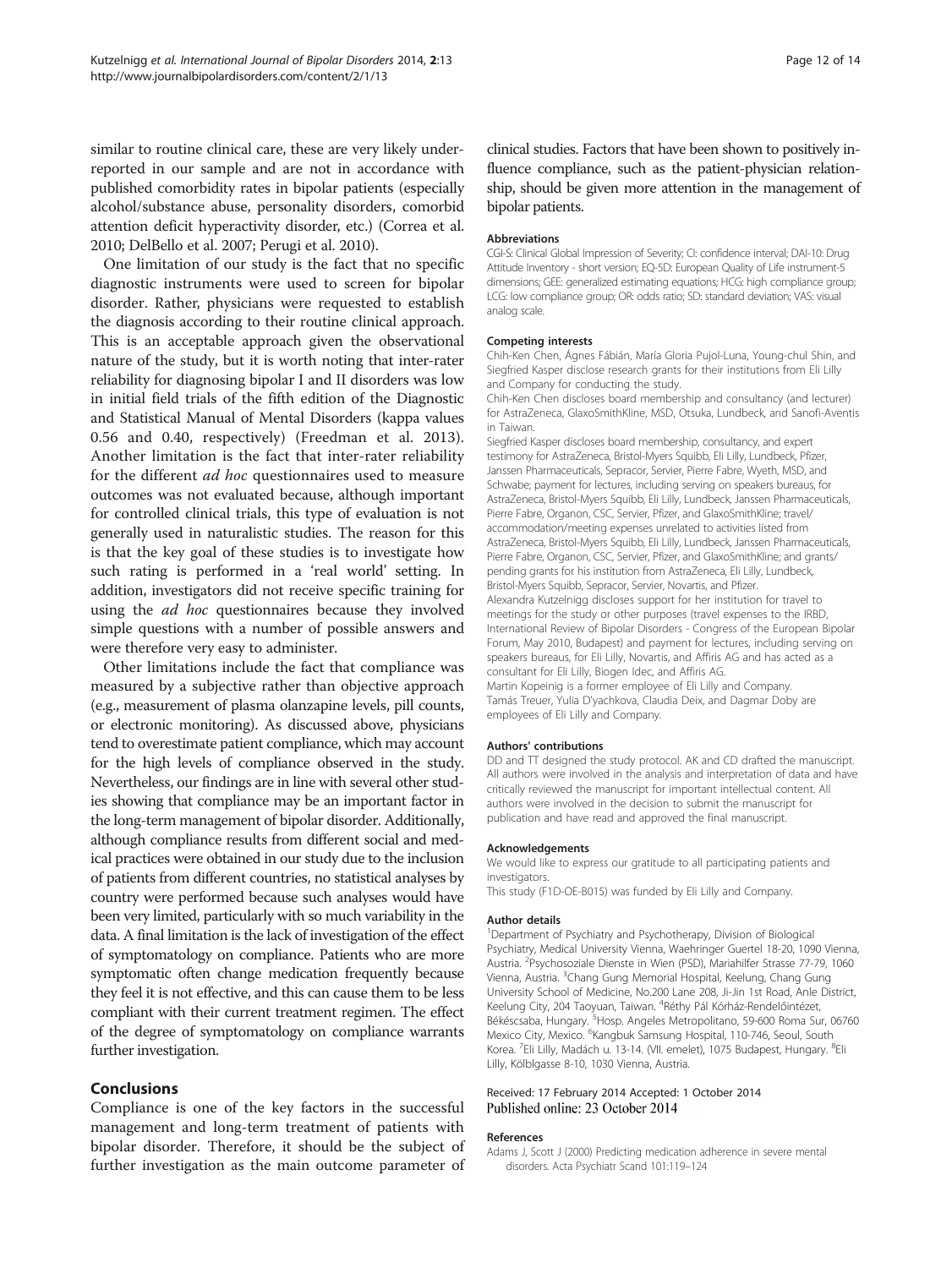- <span id="page-12-0"></span>Awad GA (1993) Subjective response to neuroleptics in schizophrenia. Schizophr Bull 19:609–618
- Axelsson M, Emilsson M, Brink E, Lundgren J, Toren K, Lötvall J (2009) Personality, adherence, asthma control and health-related quality of life in young adult asthmatics. Respir Med 103:1033–1040
- Baker RW, Kinon BJ, Maguire GA, Liu H, Hill AL (2003) Effectiveness of rapid initial dose escalation of up to forty milligrams per day of oral olanzapine in acute agitation. J Clin Psychopharmacol 23:342–348
- Berk M, Hallam K, Malhi GS, Henry L, Hasty M, Macneil C, Yucel M, Pantelis C, Murphy B, Vieta E, Dodd S, McGorry PD (2010) Evidence and implications for early intervention in bipolar disorder. J Ment Health 19:113–126
- Beynon S, Soares-Weiser K, Woolacott N, Duffy S, Geddes JR (2009) Pharmacological interventions for the prevention of relapse in bipolar disorder: a systematic review of controlled trials. J Psychopharmacol 23:574–591
- Chen W, Deveaugh-Geiss AM, Palmer L, Princic N, Chen YT (2013) Patterns of atypical antipsychotic therapy use in adults with bipolar I disorder in the USA. Hum Psychopharmacol 28:428–437
- Colom F, Vieta E (2004) Improving the outcome of bipolar disorder through non-pharmacological strategies: the role of psychoeducation. Rev Bras Psiquiatr 26(Suppl 3):47-50
- Correa R, Akiskal H, Gilmer W, Nierenberg AA, Trivedi M, Zisook S (2010) Is unrecognized bipolar disorder a frequent contributor to apparent treatment resistant depression? J Affect Disord 127(1-3):10–18
- Cramer J, Rosenheck R (1998) Compliance with medication regimens for mental and physical disorders. Psychiatr Serv 49:196–201
- Cramer J, Rosenheck R, Kirk G, Krol W, Krystal J, VA Naltrexone Study Group 425 (2003) Medication compliance feedback and monitoring in a clinical trial: predictors and outcomes. Value Health 6:566–573
- DelBello M, Hanserman D, Adler CM, Fleck DE, Strakowski SM (2007) Twelve-month outcome of adolescents with bipolar disorder following first hospitalization for manic or mixed episode. Am J Psychiatry 164:582–590
- Freedman R, Lewis DA, Michels R, Pine DS, Schultz SK, Tamminga CA, Gabbard GO, Gau SS, Javitt DC, Oquendo MA, Shrout PE, Vieta E, Yager J (2013) The initial field trials of DSM-5: new blooms and old thorns. Am J Psychiatry 170:1–5
- Gianfrancesco FD, Rajagopalan K, Sajatovic M, Wang RH (2006) Treatment adherence among patients with bipolar or manic disorder taking atypical and typical antipsychotics. J Clin Psychiatry 67:222–232
- Gonzalez-Pinto A, Mosquera F, Alonso M, López P, Ramírez F, Vieta E, Baldessarini RJ (2006) Suicidal risk in bipolar I disorder patients and adherence to long-term lithium treatment. Bipolar Disord 8:618–624
- Goodwin GM, for the Consensus Group of the British Association for Psychopharmacology (2003) Evidence-based guidelines for treating bipolar disorder: recommendations from the British Association for Psychopharmacology. J Psychopharmacol 17:149–173
- Goodwin GM, for the Consensus Group of the British Association for Psychopharmacology (2009) Evidence-based guidelines for treating bipolar disorder: revised second edition—recommendations from the British Association for Psychopharmacology. J Psychopharmacol 23:346–388
- Greenberg RN (1984) Overview of patient compliance with medication dosing: a literature review. Clin Ther 5:192–199
- Grunze H, Kasper S, Goodwin G, Bowden C, Möller HJ, WFSBP Task Force on Treatment Guidelines for Bipolar Disorders (2004) The World Federation of Societies of Biological Psychiatry (WFSBP) guidelines for the biological treatment of bipolar disorders, part III: maintenance treatment. Word J Biol Psychiatry 5:120–135
- Grunze H, Vieta E, Goodwin GM, Bowden C, Licht RW, Möller HJ, Kasper S, WFSBP Task Force on Treatment Guidelines for Bipolar Disorders (2009) The World Federation of Societies of Biological Psychiatry (WFSBP) guidelines for the biological treatment of bipolar disorders: update 2009 on the treatment of acute mania. World J Biol Psychiatry 10:85–116
- Grunze H, Vieta E, Goodwin GM, Bowden C, Licht RW, Möller HJ, Kasper S, WFSBP Task Force on Treatment Guidelines for Bipolar Disorders (2010) The World Federation of Societies of Biological Psychiatry (WFSBP) guidelines for the biological treatment of bipolar disorders: update 2010 on the treatment of acute bipolar depression. World J Biol Psychiatry 11:81–109
- Guy W (1976) Clinical global impressions. In: ECDEU assessment manual for psychopharmacology, revised. National Institute of Mental Health, Rockville
- Halimi L, Pry R, Pithon G, Godard P, Varrin M, Chanez P (2010) Severe asthma and adherence to peak flow monitoring: longitudinal assessment of psychological aspects. J Psychosom Res 69:331–340
- Hassan M, Madhavan SS, Kalsekar ID, Makela EH, Rajagopalan K, Islam S, Kavookjian J, Miller LA (2007) Comparing adherence to and persistence with

antipsychotic therapy among patients with bipolar disorder. Ann Pharmacother 41:1812–1818

- Haynes RB, McDonald HP, Garg AX (2002) Helping patients follow prescribed treatment: clinical applications. JAMA 288:2880–2883
- Hirschfield RMA (2014) Guideline watch: practice guideline for the treatment of patients with bipolar disorder, 2nd edn., Psychiatryonline. [http://](http://psychiatryonline.org/content.aspx?bookid=28§ionid=1682557) [psychiatryonline.org/content.aspx?bookid=28&sectionid=1682557.](http://psychiatryonline.org/content.aspx?bookid=28§ionid=1682557) Accessed 23 May 2014
- Holma IA, Holma KM, Melartin TK, Isometsä ET (2010) Treatment attitudes and adherence of psychiatric patients with major depressive disorder: a five-year prospective study. J Affect Disord 127(1-3):102–112
- Jackevicius CA, Mamdani M, Tu JV (2002) Adherence with statin therapy in elderly patients with and without acute coronary syndromes. JAMA 288:462–467
- Jerant A, Chapman B, Duberstein P, Robbins J, Franks P (2011) Personality and medication non-adherence among older adults enrolled in a six-year trial. Br J Health Psychol 16:151–169
- Judd LL, Akiskal HS (2003) The prevalence and disability of bipolar spectrum disorders in the US population: re-analysis of the ECA database taking into account subthreshold cases. J Affect Disord 73:123–131
- Li C, Chen C, Qiu B, Yang G (2014) A 2-year follow-up study of discharged psychiatric patients with bipolar disorder. Psychiatry Res 218:75–78
- Lipkovich I, Citrome L, Perlis R, Deberdt W, Houston JP, Ahl J, Hardy T (2006) Early Predictors of substantial weight gain in bipolar patients treated with olanzapine. J Clin Psychopharmacol 26:316–320
- Lundh A, Sismondo S, Lexchin J, Busuioc OA, Bero L (2012) Industry sponsorship and research outcome. Cochrane Database Syst Rev 12:MR000033
- Murray CJ, Lopez AD (1996) Evidence-based health policy-lessons from the Global Burden of Disease Study. Science 274:740–743
- Novick D, Haro JM, Suarez D, Perez V, Dittmann RW, Haddad PM (2010) Predictors and clinical consequences of non-adherence with antipsychotic medication in the outpatient treatment of schizophrenia. Psychiatry Res 176:109–113.
- Osterberg L, Blaschke T (2005) Adherence to medication. N Engl J Med 353:487–497
- Pappa C, Hyphantis T, Pappa S, Aspiotis M, Stefaniotou M, Kitsos G, Psilas K, Mavreas V (2006) Psychiatric manifestations and personality traits associated with glaucoma treatment. J Psychsom Res 61:609–617
- Perugi G, Frare F, Toni C, Tusini G, Vannucchi G, Akiskal HS (2010) Adjunctive valproate in panic disorder patients with comorbid bipolar disorder or otherwise resistant to standard antidepressants: a 3-year "open" follow-up study. Eur Arch Psychiatry Clin Neurosci 260:553–560
- Pompili M, Venturini P, Palermo M, Stefani H, Seretti ME, Lamis DA, Serafini G, Amore M, Girardi P (2013) Mood disorders medications: predictors of nonadherence - review of the current literature. Expert Rev Neurother 13:809–825
- Rascati KL, Richards KM, Ott CA, Goddard AW, Stafkey-Mailey D, Alvir J, Sanders KN, Mychaskiw M (2011) Adherence, persistence of use, and costs associated with second-generation antipsychotics for bipolar disorder. Psychiatr Serv 62:1032–1040
- Regeer EJ, ten Have M, Rosso ML, Hakkaart-van Roijen L, Vollebergh W, Nolen WA (2004) Prevalence of bipolar disorder in the general population: a reappraisal study of the Netherlands Mental Health Survey and Incidence Study. Acta Psychiatr Scand 110:374–382
- Scott J, Pope M (2002) Non-adherence with mood stabilizers: prevalence and predictors. J Clin Psychiatry 63:384–390
- Sharma PS, Kongasseri S, Praharaj SK (2014) Outcome of mood stabilizer discontinuation in bipolar disorder after 5 years of euthymia. J Clin Psychopharmacol 34:504–507
- Simhandl C, König B, Amann BL (2014) A prospective 4-year naturalistic follow-up of treatment and outcome of 300 bipolar I and II patients. J Clin Psychiatry 75:254–262
- Solomon DA, Leon AC, Coryell WH, Endicott J, Li C, Fiedorowicz JG, Boyken L, Keller MB (2010) Longitudinal course of bipolar I disorder: duration of mood episodes. Arch Gen Psychiatry 67:339–347
- Strakowski SM, Tsai SY, DelBello MP, Chen CC, Fleck DE, Adler CM, Arndt S, Amicone J (2007) Outcome following a first manic episode: cross-national U.S. and Taiwan comparison. Bipolar Disord 9:820–827
- Sun SX, Liu GG, Christensen DB, Fu AZ (2007) Review and analysis of hospitalization costs associated with antipsychotic nonadherence in the treatment of schizophrenia in the United States. Curr Med Res Opin 10:2305–2312
- Sylvia LG, Reilly-Harrington NA, Leon AC, Kansky CI, Calabrese JR, Bowden CL, Ketter TA, Friedman ES, Iosifescu DV, Thase ME, Ostacher MJ, Keyes M, Rabideau D, Nierenberg AA (2014) Medication adherence in a comparative effectiveness trial for bipolar disorder. Acta Psychiatr Scand 129:359–365